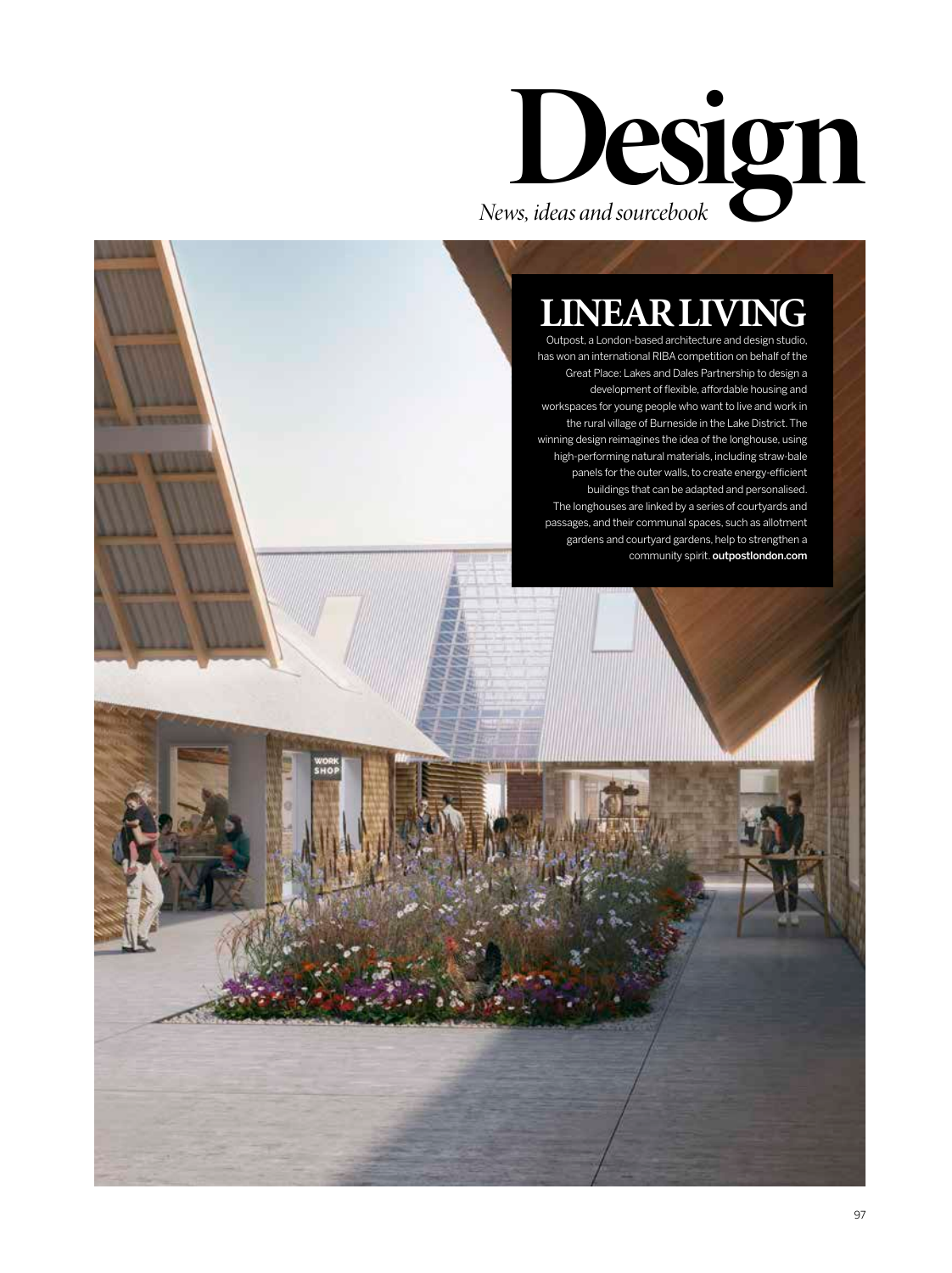## **DESIGN**

# **News** COMPILED BY ANNIE GATTI









## **CLOCKS ON**

Planning permission has been granted for a 4.95-hectare mixed-use development that delivers up to 1,300 homes on the site of a former Horlicks factory in Slough. Architects Sheppard Robson will restore part of the building, including the historic clocktower, that will house facilities such as a café, gym and community nursery. A mews street references historic railway lines, and forms part of new cycle links to surrounding neighbourhoods. The landscaping, by Bradley Murphy Design, includes community gardens criss-crossed with rills and streets lined with trees and hedges. sheppardrobson.com

## **2** SERPENTINE **PAVILION 2020**

The 20th summer pavilion for London's Serpentine Gallery has been designed by Johannesburgbased studio Counterspace and will be constructed from cork and bricks made of recycled construction waste. K-Briq modules do not require firing and so produce a tenth of the carbon emissions of standard fired bricks. The building shapes are created by the addition, subtraction and splicing of architectural forms. Small, movable elements will allow parts of the pavilion to be put on display in neighbourhoods around London before being returned at the end of summer. serpentinegalleries.org

#### **TRADING SPACES**

 $\ddot{\mathbf{O}}$ 

A pocket garden on a trading estate in Hereford has been designed by career-change garden designer Sara Edwards. The Foley Community Garden is a shared green space formed by a curved planter made from galvanised steel left in its raw state, to blend with the industrial environment. A cantilevered iroko bench provides a social seating area for users of the Foley Trading Estate and the planting will be rich in wildlifeand pollinator-friendly plants. Construction starts this month and the garden, which was part-funded by crowd funding, will be planted up and maintained by volunteers. no30design.co.uk

## **WETLANDS**

A community of nuns has donated its convent and surrounding land, which was damaged by Hurricane Katrina in 2005, to the city of New Orleans to become part of its flood prevention measures. The 25-acre Mirabeau Water Garden is being developed by New Orleans architects Waggoner & Ball and Carbo Landscape Architecture. It will have the capacity to absorb and store approximately 6.5 million gallons of floodwater with its cover of native meadow grasses combined with bioswales, and a grove of cypresses. Elevated boardwalks will create paths through the flood meadows. carbo-la.com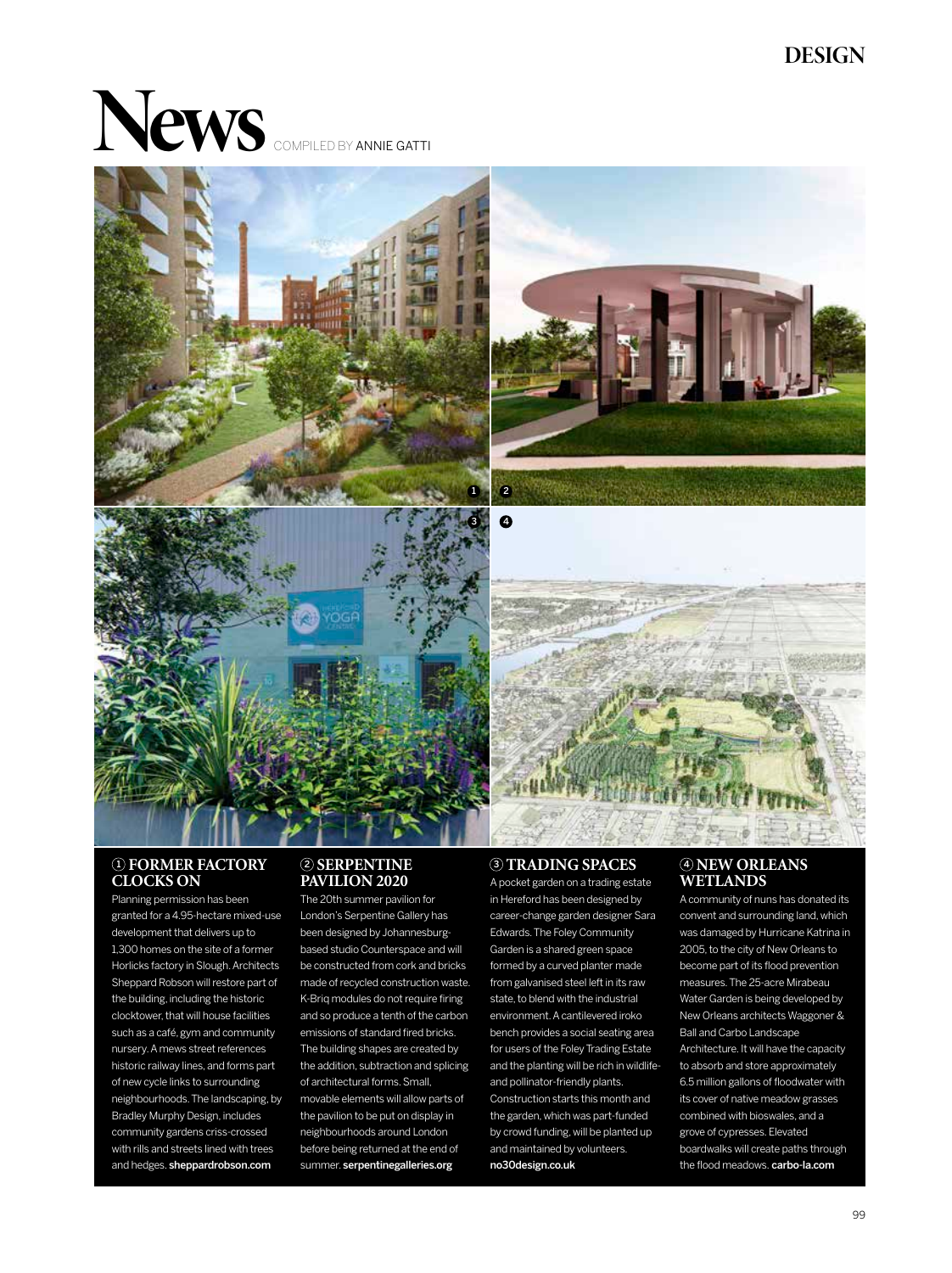## **MOTHER EARTH**

*Mother…*, a sculptural pavilion inspired by the hayricks that were once a familiar sight across the peaty landscape of the Fenlands, has been installed at Wicken Fen in Cambridgeshire as part of the arts programme New Geographies, which brings contemporary art to unexpected places in the East of England. Created by artists Heather and Ivan Morison of Studio Morison, it is a refuge, entered through three doorways, for those who want to enjoy moments of silence and solitude. The walls and roof are made from local straw and an oculus in the conical ceiling floods the interior with light. A programme of events will take place at the pavilion, which will remain on site until October. newgeographies.uk; nationaltrust.org.uk